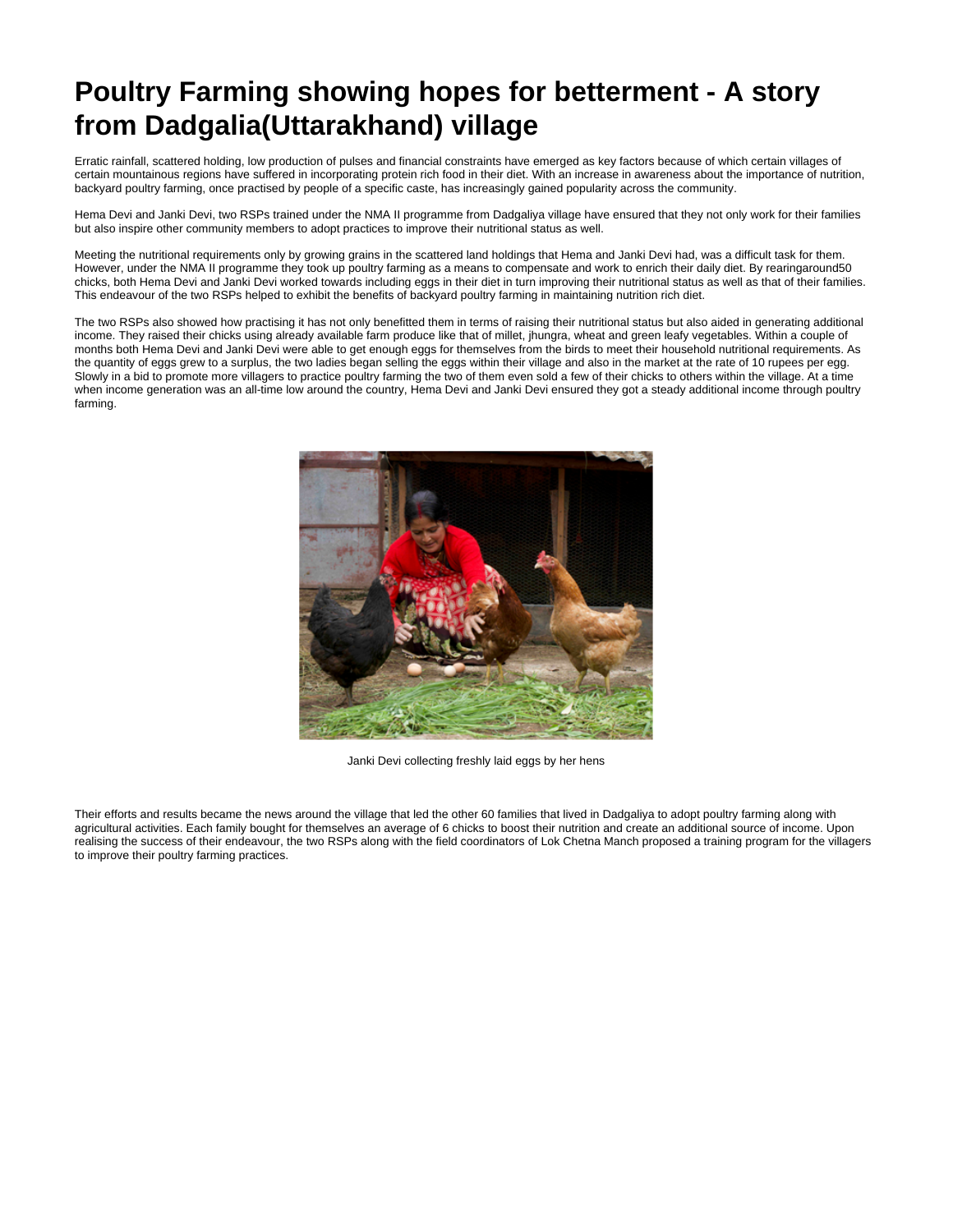

Young girl holding her recently procured chick

Consultation with the experts in the field of poultry by the RSPs and the field coordinators of Lok Chetna Manch are also being done. Calcium rich feed is essential in the shell formation of the egg. Therefore feed rich in calcium is also being arranged to overcome this probable issue.



Hema Devi holding freshly laid eggs

The villagers have also built different kinds of structures to provide shelter to their birds in their own innovative ways. By using close-knit wires or broad knit wires for those who have 10 or more chicks and small homemade boxes for those who have fewer than 4, the villagers have tried to address the problem of shelter for the birds. However, housing the birds still remains a challenge for those who aim to expand their poultry farming. In hopes of addressing these issues field coordinators, RSPs with the support of local government departments like the Animal Husbandry and Rural Development are looking into other government schemes that could provide assistance in building shelters for the birds.